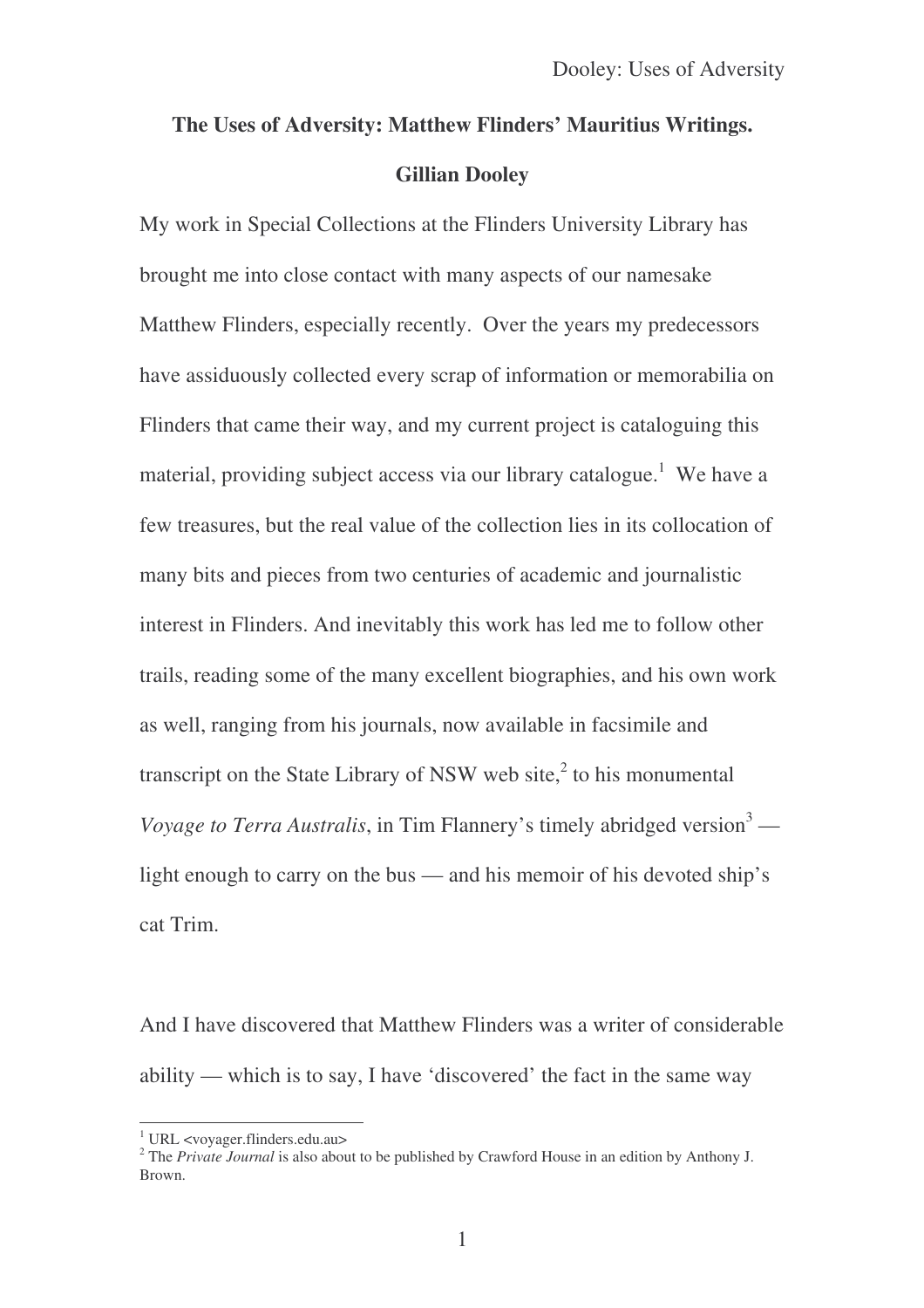that Flinders 'discovered' Port Lincoln and Kangaroo Island. Others have been there before me: T.M. Perry wrote a short appreciation in the issue of *Overland* in which 'Trim' first appeared, <sup>4</sup> K. A. Austin wrote an article in 1966 for the SA Branch of the Royal Geographical Society, titled 'Matthew Flinders as an author', 5 and Noel Purdon drew attention to Flinders' literary skills in a splendid brace of articles written for the *Adelaide Review* in 1986 and 1987 when Geoffrey Ingleton's biography first appeared.<sup>6</sup> Noel makes the comparison which has always tempted me — between Flinders and Jane Austen. After all, they are virtually exact contemporaries. Austen was born one year after Flinders, and survived him by only three, she was a clergyman's daughter, just as Flinders' wife Ann was, and her grandfather was a surgeon, as Flinders's father was. Two of Jane's brothers were naval men — and in his journal Flinders recorded, in unfortunately concise terms, a couple of days in April 1812 spent with Charles Austen at Sheerness on magnetism experiments. A short flight of fancy is all that is necessary to imagine Charles telling his sister about his intrepid colleague, and Jane's imagination taking hold of some aspects of Flinders' character and feeding them into her next novel, the naval one, *Persuasion*, started in

<sup>3</sup>Matthew Flinders, *Terra Australis: Matthew Flinders' Great Adventures in the Circumnavigation of Australia*, ed. Tim Flannery (Melbourne: Text, 2000).

<sup>44</sup>T. M. Perry, 'Matt's Cat,' *Overland* Winter 1973: 2-3.

<sup>5</sup> K. A. Austin, 'Matthew Flinders as an Author,' *Proceedings of the Royal Geographical Society of Australasia (S.A. Branch)* 67 (1965-66): 39-46.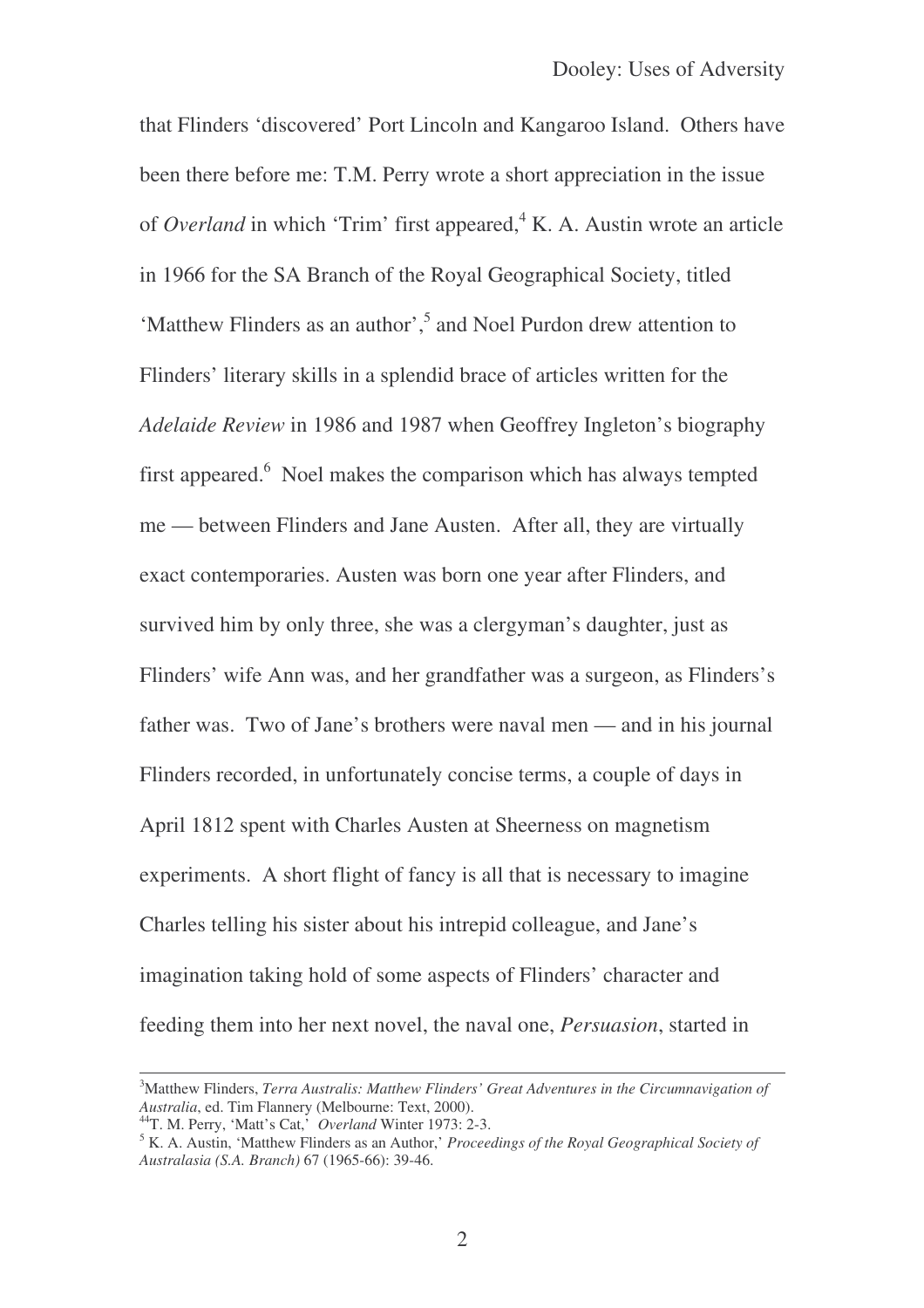1814. However Jane Austen herself had plenty of the 'fine naval fervour' she attributed to Louisa Musgrove, $\frac{7}{1}$  and no doubt needed no encouragement beyond her brothers' example to inspire her to write about handsome naval officers, so I shall rein in my imagination and concentrate on a reading of a couple of samples of Flinders' writing from the dreadful dead time of his life when he was held captive on Mauritius, one a particularly long diary entry, and the other his memoir of Trim.

Flinders' journal fascinates me. For whom was he writing? I think he knew he was a remarkable man. Was it for us — for posterity: did he realise that 200 years later we would be poring over his innermost thoughts? Was the habit of journal-writing inculcated by the Navy so ingrained that he continued in it as a matter of discipline, whether he thought anyone would read it or not? Or was he filling in time, or recording his thoughts and activities for his own later reference? The entry for  $18<sup>th</sup>$  August 1805 is particularly long — over 2,000 words. He is about to be moved from his confinement to the house and grounds at the Maison Despaux in Port Louis to a more civilized arrangement, staying in the country with the respectable Madame D'Arifat and her family,

<sup>&</sup>lt;sup>6</sup>Noel Purdon, 'Travels with Flinders,' *Adelaide Review* December 1986: 13; 'Matthew Flinders: the Investigator of Himself,' *Adelaide Review* January 1987: 10-11.

<sup>7</sup> Jane Austen, *Northanger Abbey and Persuasion*, ed. R. W. Chapman, 3rd ed. (Oxford: Oxford University Press, 1933) 167.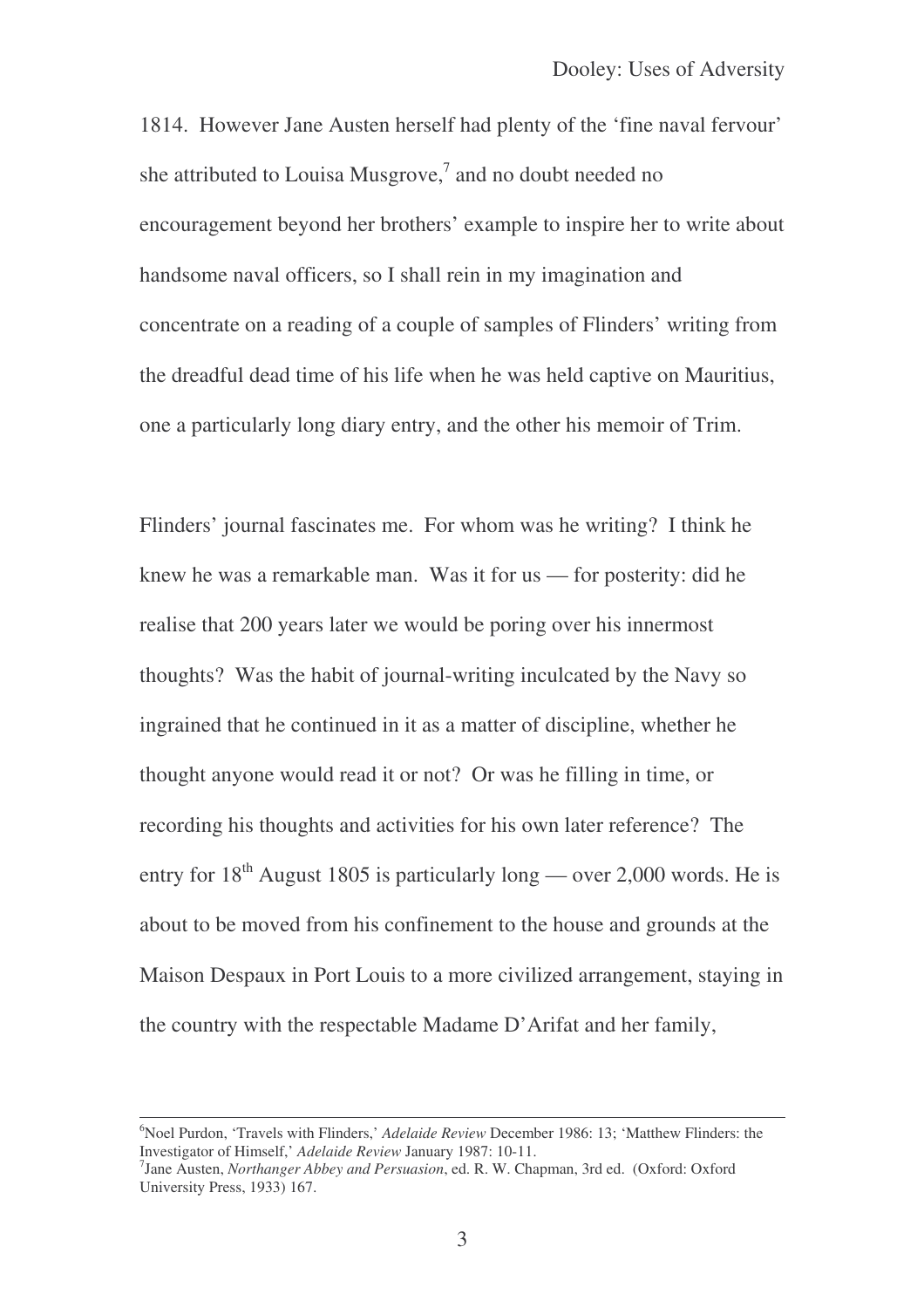although he is not yet certain of this — he has been disappointed so many times in the last two years that he will believe it only when it happens.

This journal entry has the entertaining inconsequentiality which often characterises such writing, but it is more than telegraphic in this case. It is a 'day in the life' done in slightly self-conscious stream-ofconsciousness:

Rose at half past six. Slipped on my shoes and morning gown, and went down to walk in the garden. Met the serjeant and bid him bonjour. Think the old man looks a little melancholy at the prospect of his last prisoner leaving the house, for he will lose his situation. The dogs came running after me, and seemed more attentive than when there were more prisoners in the house: suppose they are a little pinched for food. The grass being wet with a shower that had fallen at daybreak, confined myself to the walk at the head of the garden, where the gentlemen had cut it down. Meditated during my walk upon the extreme folly of general De Caën keeping me a prisoner here, for it can answer no one good purpose either to him or the French government; and some expense, and probably odium, must be incurred by it. The injury that it is to me is almost incalculable:— but this will not bear to be

4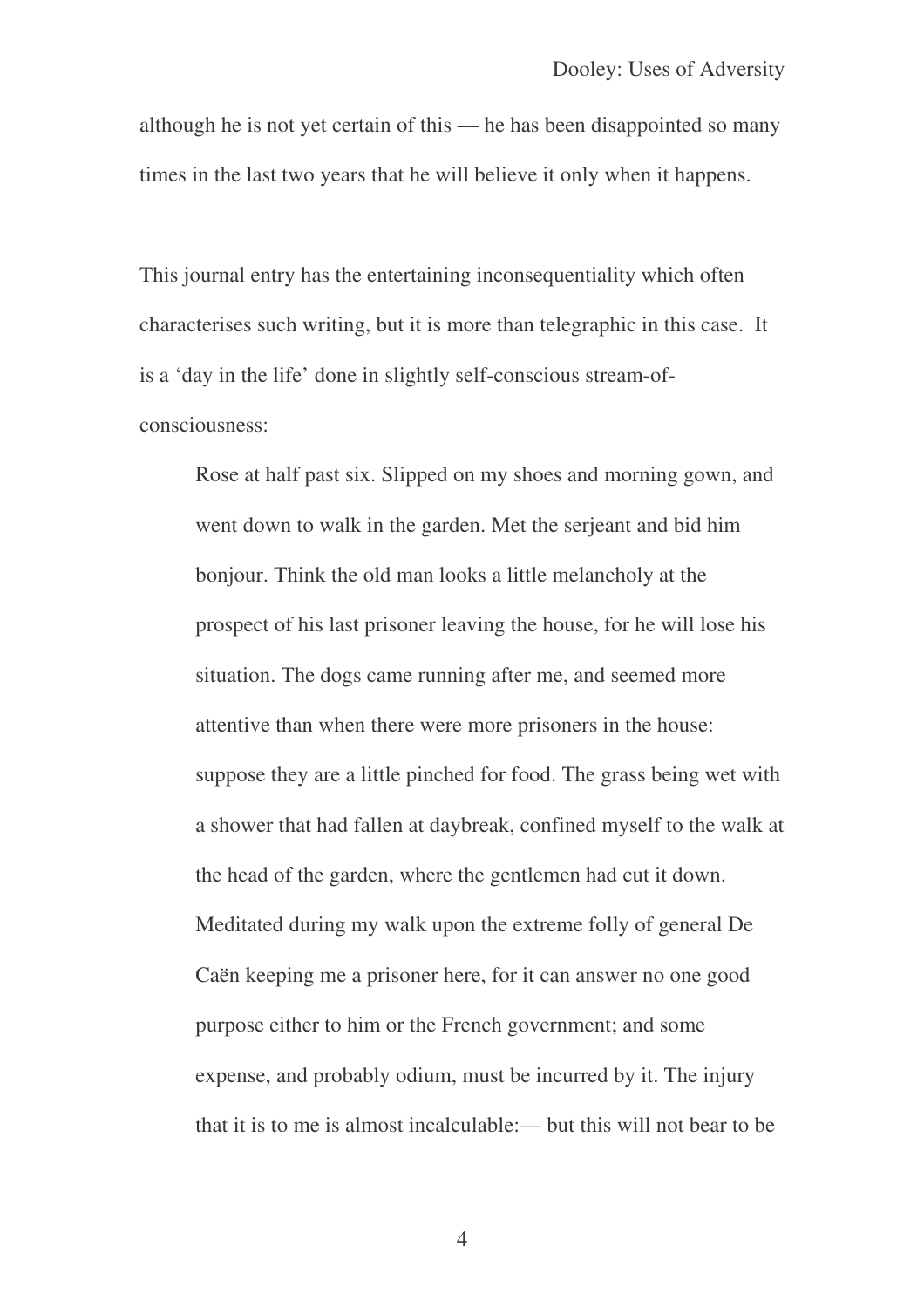dwelt upon, it leads almost to madness. Got up into the tall almond tree to see if there was any ship off: none to be seen.<sup>8</sup>

And so it continues — Learian angst, tree-climbing, General DeCaën, the weather, his ablutions and the activities of his servants all jostling together. Disarmingly he describes stripping himself naked and washing 'from head to foot in the little tub'. He originally continued 'Called Smith to bring me', but crossed that out, and wrote 'Put on my clothes. Called Smith to bring me …' Mustn't let the diary think he let the servants see him naked.

Next he describes the book he's reading. It is an account of a voyage down the Amazon. He makes some acute hydrological comments, which he interrupts with 'Elder not returned from the Bazar yet. Can't think what keeps him.' This must surely have been written as the day went on. It's not a summary of a day, it's an account as it proceeds. 'Took three pinches of snuff, whilst I sat thinking of my wife and friends in England.' What a desolate, romantic picture! but he goes on, 'Mem. Must not take so much snuff when I return for it makes me spit about the rooms.' This is an observation worthy of Leopold Bloom, and makes me certain that this diary wasn't intended for publication, but was a way of talking to himself in his isolation. It almost seems as if, on this day at any rate, he

<sup>8</sup> Matthew Flinders, *Private Journal 1803-1814*, *James Fairfax Matthew Flinders Archive*, State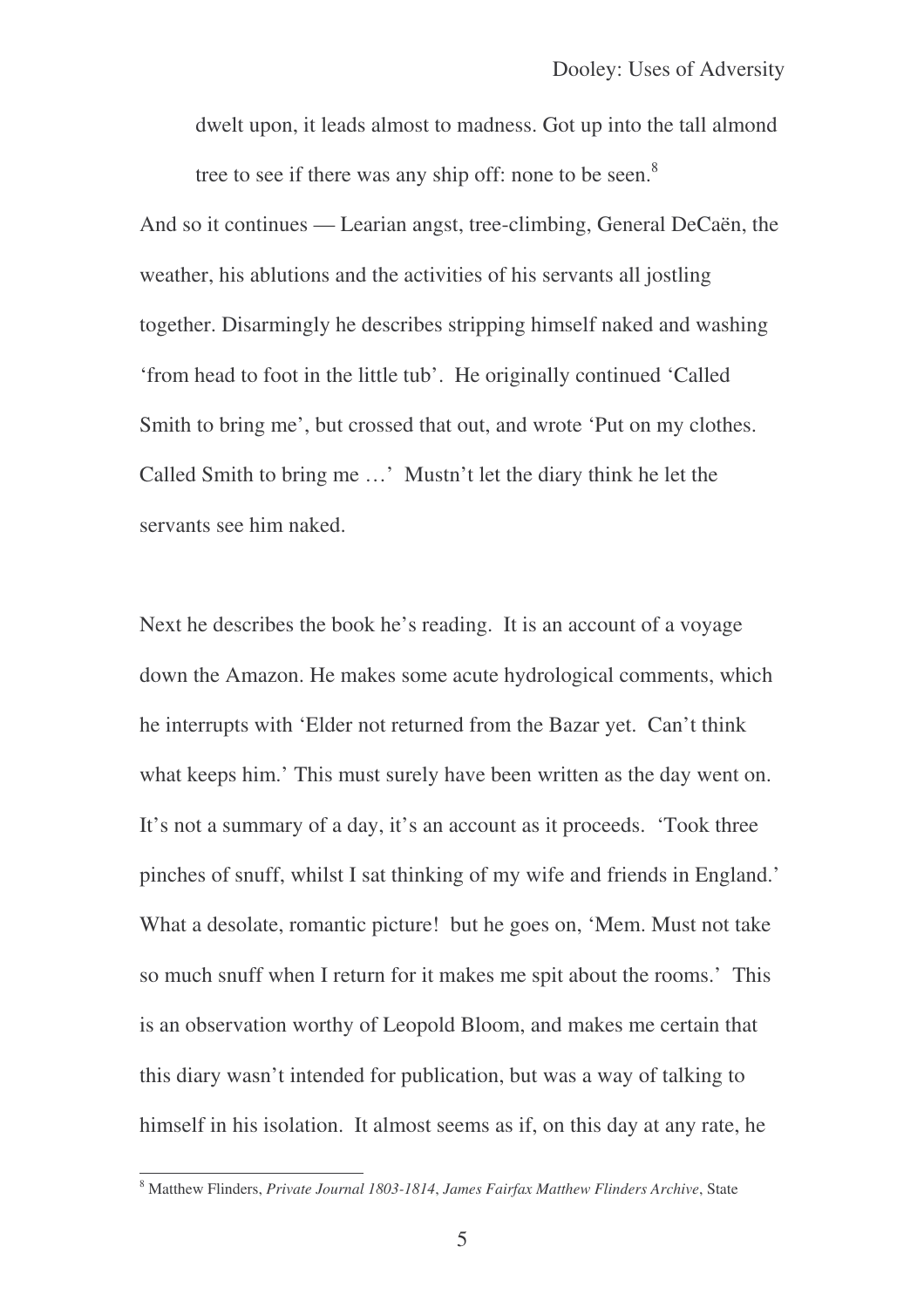is writing to keep himself occupied and sane, and perhaps out of a solitary habit built up over the years. The Matthew Flinders who manifests himself to me through his writing is capable of strong friendships but is not particularly easy in the company of strangers — more of a Mr Darcy than a Captain Wentworth, perhaps! He had been befriended by Thomas Pitot, a Mauritius merchant, but he writes, 'Do not wish my friend Pitot to give me introductions to more than two or three families when I go into the country. In applying myself to the French language then, must not wholly neglect the continuation of the accounts of my voyage.' He doesn't want an active social life interfering with his life's work, which he gets on with as well as he can under the circumstances. His career is always on his mind, even though he knows dwelling upon the interruption to his ambitions will lead to madness. He wonders if he might get a promotion to Post-Captain in his absence, considers whether he would go out as governor to a settlement in north-west Australia if he were offered the post, asserts his wish to finish his exploration of the whole coast before he does anything else, and to explore inland as well. It is no wonder that he felt ill — he had headaches, which he mentions several times on this day — better at first, then growing worse during the day as his worries prey upon him. For a man who had been so untrammelled in many ways — taking risks, directing the fortunes of nearly 100 people on

Library of New South Wales, 5 November 2001 <http://image.slnsw.gov.au>.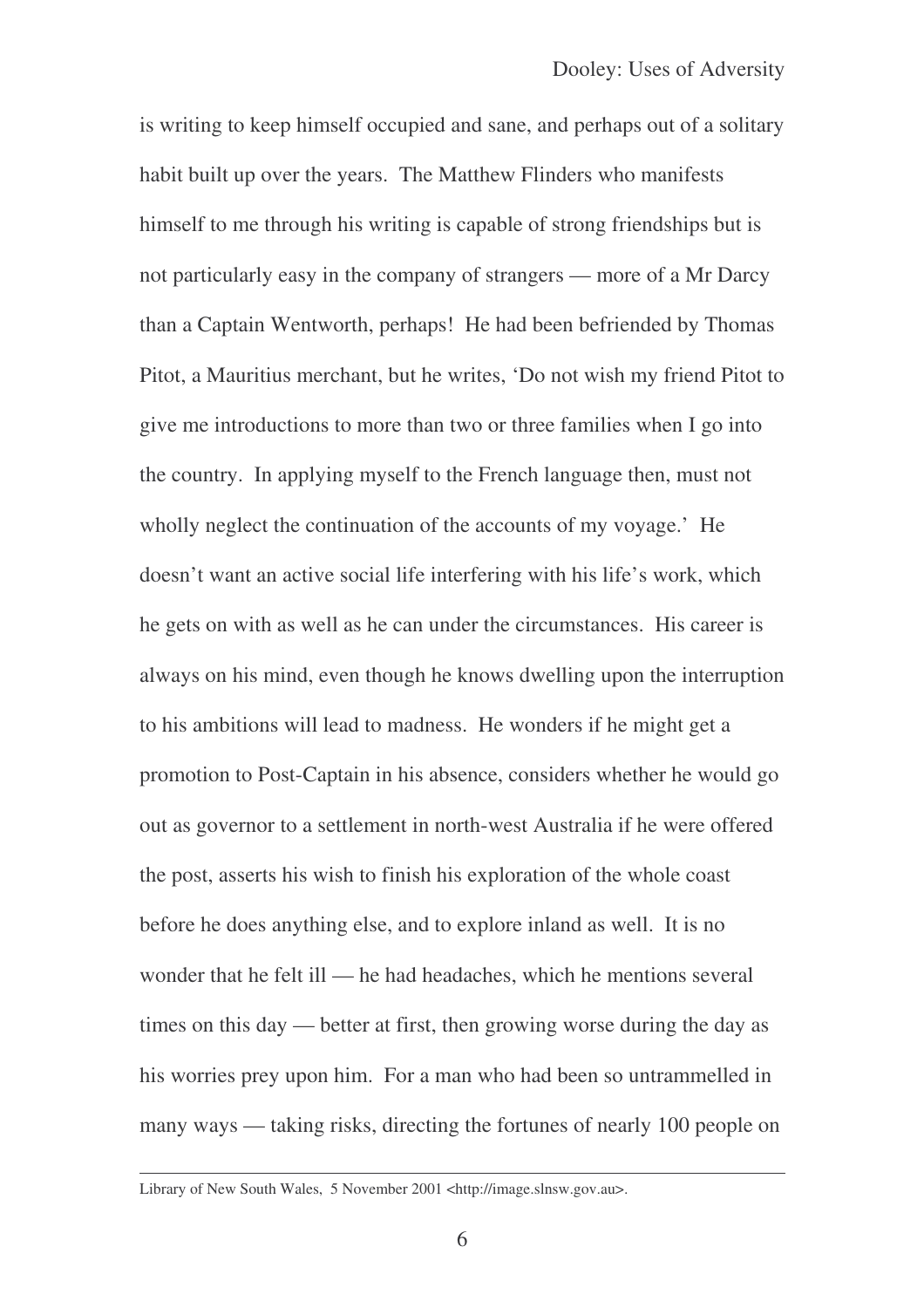board ship, naming islands and capes by the dozen, getting things done in spectacular fashion — but who was also so definite about what he wanted to achieve, this abrupt confinement, however pleasant the surroundings, would have caused untold stress, on top of any physical malady he might have had. He wrote to Ann, 'I shall learn patience in this island, which will perhaps counteract the insolence acquired by having had unlimited command over my fellow men.' <sup>9</sup> A salutary lesson no doubt, but not conducive to either mental or physical health.

Finally, after a day of frustrated pottering, he goes to bed and lies awake thinking about 'the causes of the trade and westwardly winds, especially upon the earths revolution round its axis … Must have some kind of trap sent for that rat, which comes disturbing me every night.' Finally he sleeps and dreams 'that general De Caën was setting a lion upon me to devour me, and that he eat me up. Was surprised to find devouring so easy to be borne, and that after death I had the consciousness of existence.'

The literary gift that Flinders shows in this journal entry is that of detachment — of considering his experience and making rational observations on it. His habit of mind was scientific: just on this one day

<sup>9</sup>Matthew Flinders, 'To Ann Flinders,' 31st December 1804, *Matthew Flinders: Personal Letters from*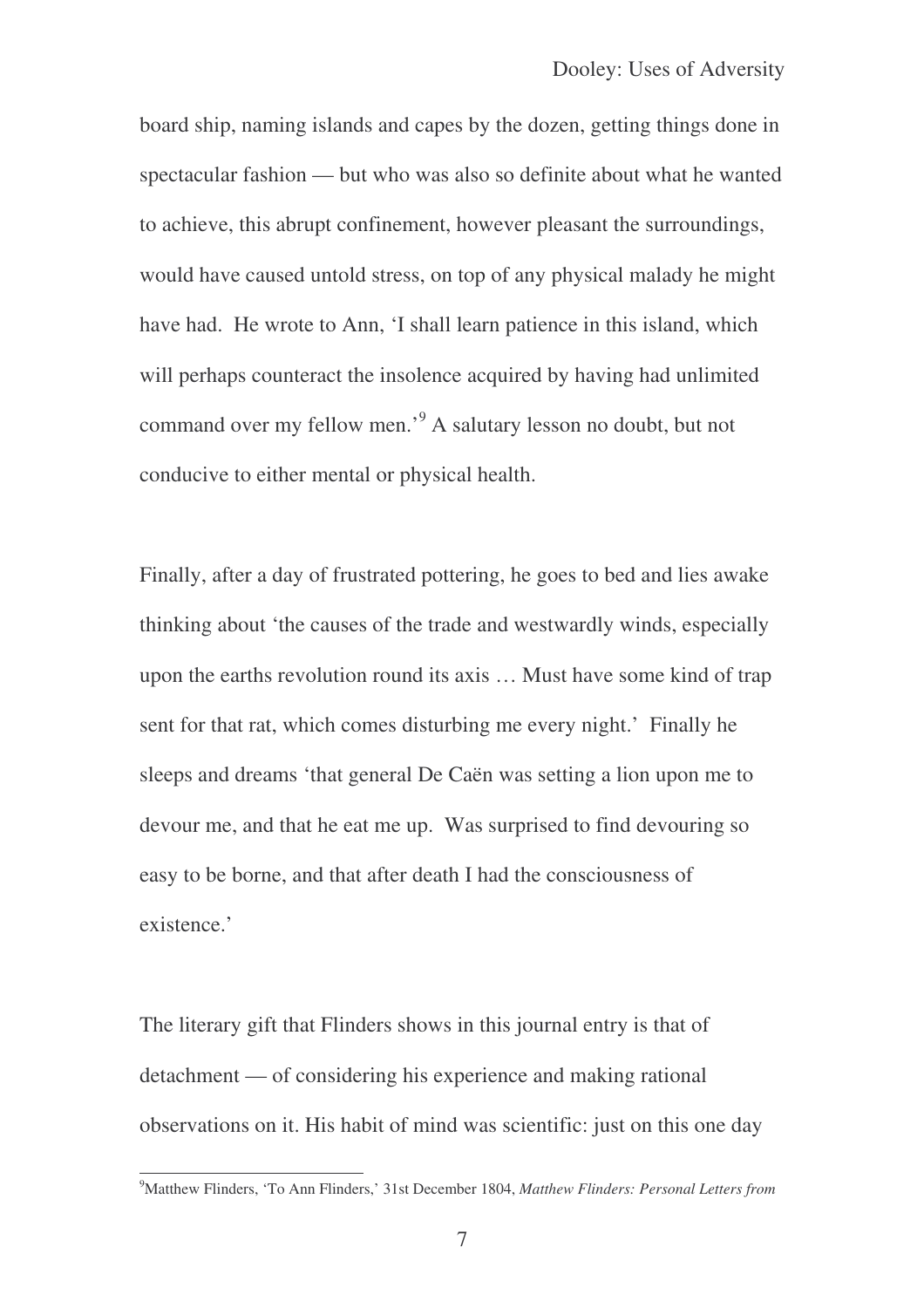he records having given thought to the currents of the Amazon, and the likelihood of a 'great opening' on the north-west coast of Australia that he missed on his circumnavigation; having read and commented on the articles on Meteorology, Weather and Wind in the Encyclopedia Britannica; and having criticised a theory of the effect of the moon on the weather. Even in his dream he describes detached surprise, rather than terror, at the experience of being eaten by a lion. He cannot help dwelling on that dreadful incident with De Caën which resulted in his captivity. Nearly two years later, he is still explaining to himself that his 'conduct must have originated in unjust suspicion, been prosecuted in revenge, his dignity being injured at my refusing to dine with him, and continued from obstinacy and pride.' How many times must he have repeated that little formula to himself over the years — but nevertheless he doesn't indulge in self-pity, he makes what use he can of his time, and writes down this narrative to try to soothe and control his feelings of frustration. I believe that this journal was an exercise in narrative therapy, as well as a memorandum to his future self, full of things to remember on that happy day when his life could resume.

That marvellous  $18<sup>th</sup>$  century poise which characterises his writing in the journal, where brevity is of the essence, is allowed more room to expand

*an Extraordinary Life*, ed. Paul Brunton (Sydney: Hordern House, 2002) 122.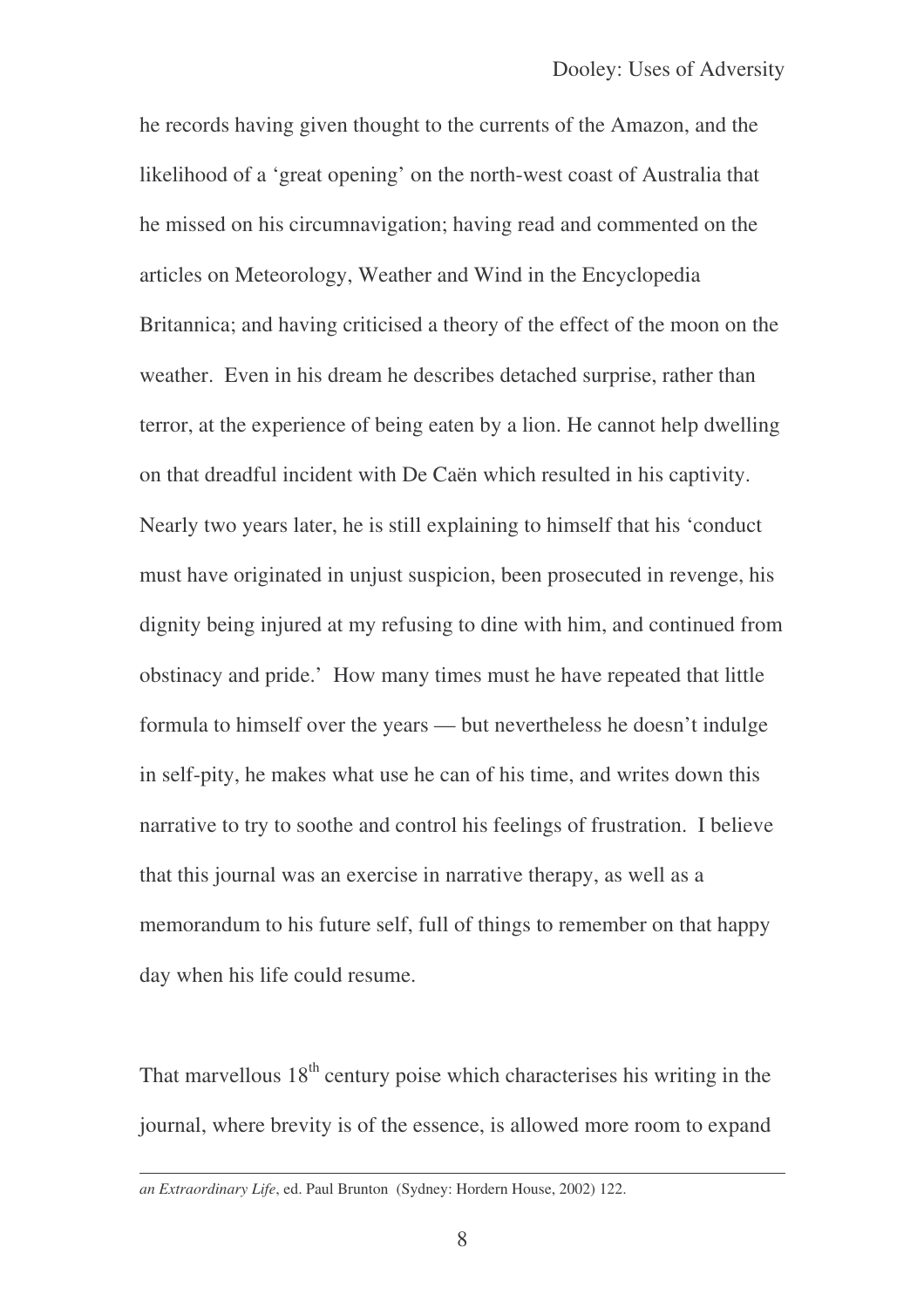in his 'Biographical Tribute to the Memory of Trim,' written in Mauritius in 1809, the year before he was released. T. M. Perry sees the Biographical Tribute as 'evidence that, despite imprisonment, the human qualities of the man endured.<sup>'10</sup> They may even, as he forecast to Ann, have developed. The weary returned wanderer of 36 must have been different in many ways from the determined 27 year old who set out on his great exploration in 1801: it is easy to believe that in 1801 he would have had neither the inclination nor the time to write a *jeu d'esprit* like this.

I am using the text as it appeared in Overland in 1973, since I have discovered that the book version published by Collins in 1977 is actually quite extensively abridged, presumably to make it more palatable as a children's book. It leaves out an important clue to Flinders' literary influences, which others more acute than myself might have observed already, in the name of the hero of this tale: 'From his gentleness and the innate goodness of his heart,' Flinders writes, 'I gave him the name of my uncle Toby's honest, kind-hearted, humble companion.<sup>11</sup> Of course the gentle whimsy of the piece is utterly Sternian, although it uses none of *Tristram Shandy*'s dazzling narrative jokes. It would be very unfair to

<sup>&</sup>lt;sup>10</sup> Perry, 'Matt's Cat' 3.

<sup>&</sup>lt;sup>11</sup>Matthew Flinders, 'Biographical Tribute to the Memory of Trim: Isle of France, 1809, *Overland* Winter 1973: 4.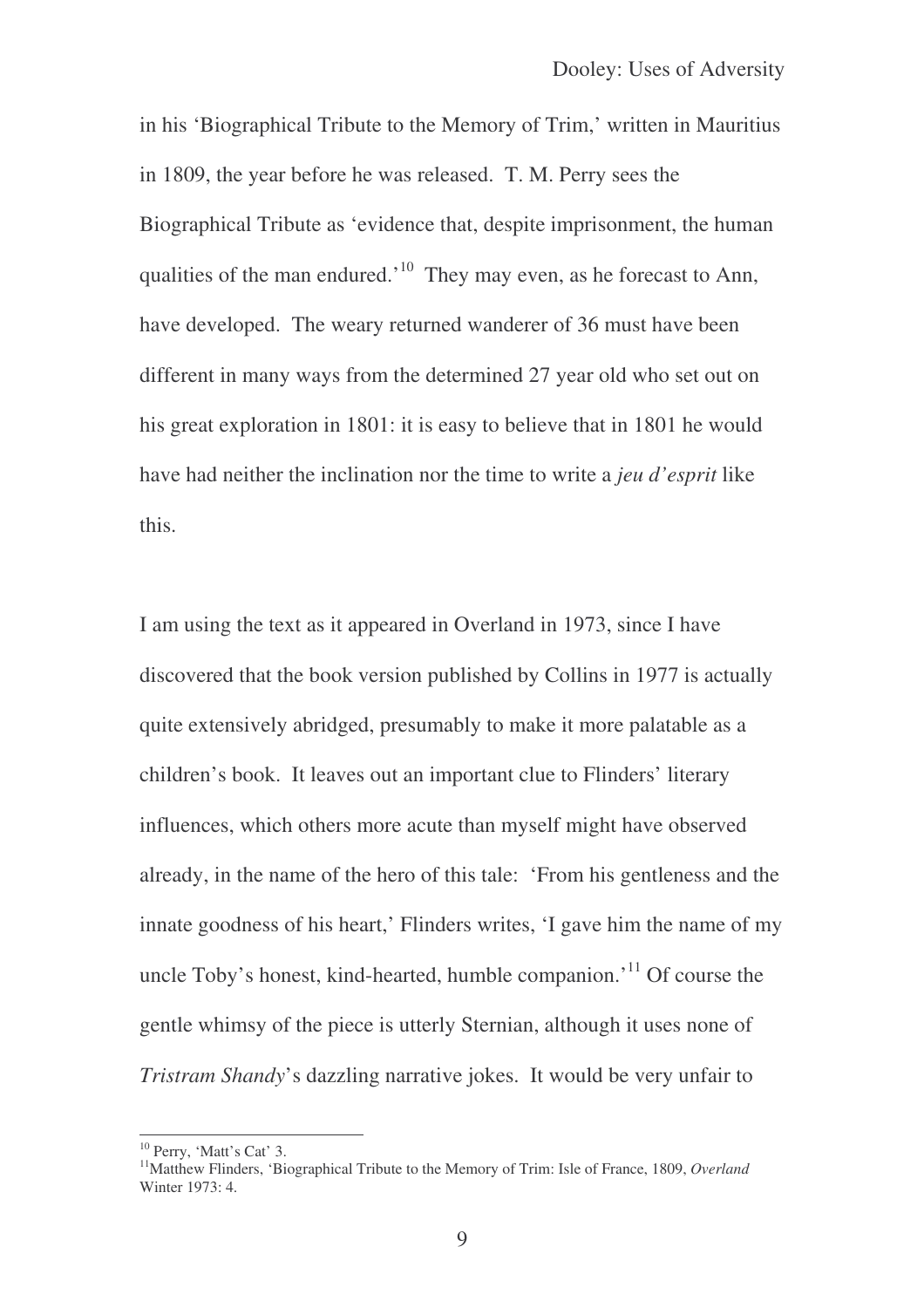criticise Flinders for lacking originality in his literary endeavour: it was after all fairly low on his own list of ambitions and achievements which, when you think about it, is quite startling: brilliant navigator and cartographer, astronomer and physicist — he made a lasting contribution to the science of navigation by identifying the effect of magnetism on a ship's compass — meteorologist, manager and administrator, amateur musician and, on Mauritius, linguist and teacher — he taught English and Mathematics to some of the young people in the families he knew — and, of course, writer of scientific and business documents. Jane Austen complained that her naval brothers 'write so even, so clear, both in style and penmanship, so much to the point, and give so much intelligence, that it is enough to kill one.<sup>'12</sup> In Flinders's case, at least, this long discipline of economy and pertinence combined with the example of the best prose writing of the 18th century, of which he had read at least the major works, to give his writing by this time real flexibility and power. The feline elegance and aplomb of his prose is perfect for this little essay. He allows his sentences room to develop: T.M. Perry cautions that we have to remember 'that it was written in the age of grand-scale verbosity',<sup>13</sup> but if it is verbose, it is the most delicious verbosity:

<sup>12</sup> Jane Austen, 'To Francis Austen,' 25 September 1813, letter 90 of *Jane Austen's Letters*, ed. Deirdre Le Faye, 3rd ed. (Oxford: Oxford University Press, 1995) 229.

<sup>&</sup>lt;sup>13</sup> Perry, 'Matt's Cat' 2.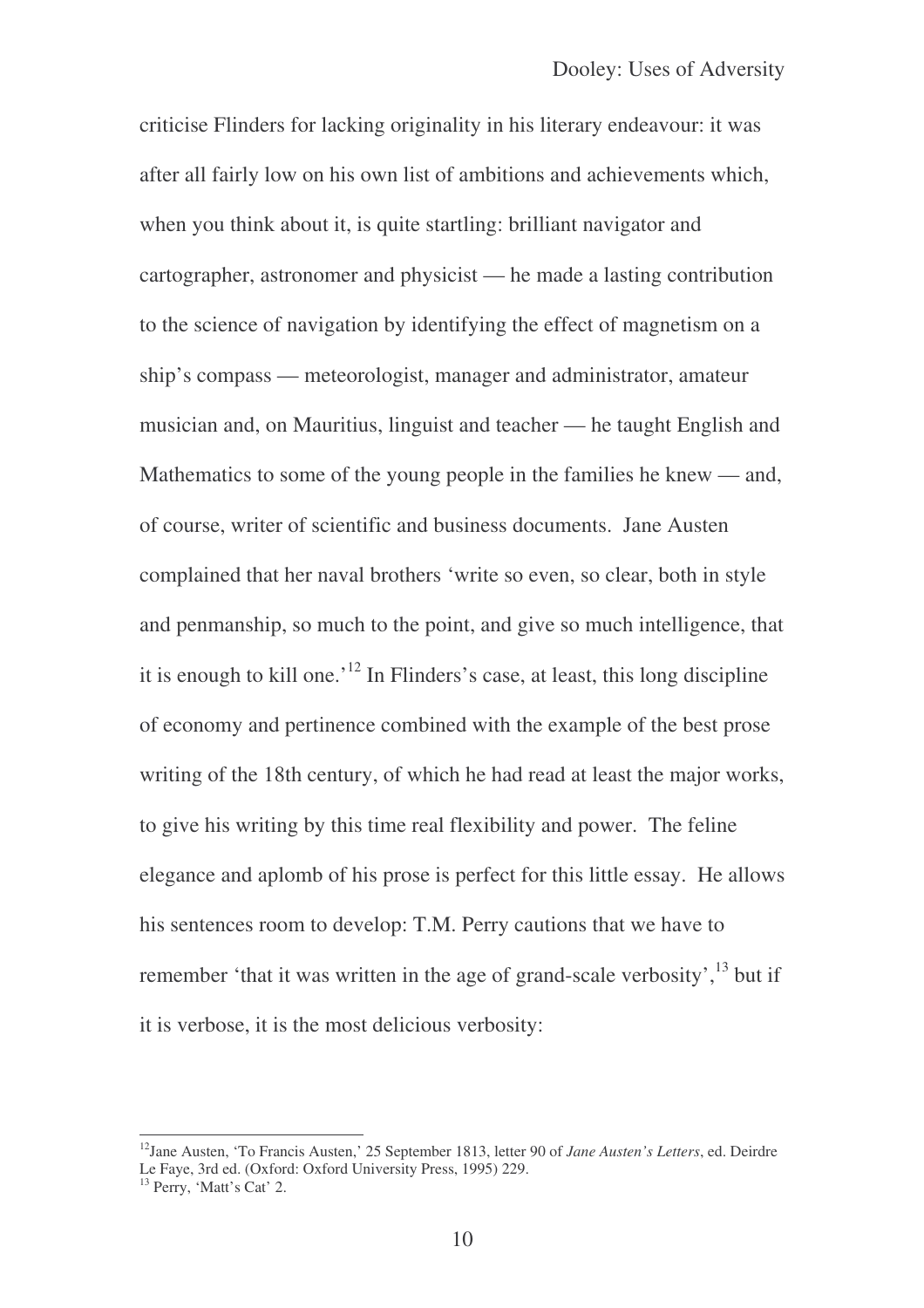Trim, though vain as we have seen, was not like those young men who, being assured of an independence, spend their youth in idle trifling, and consider all serious application as pedantic and derogatory, or at least to be useless: He was, on the contrary, animated with a noble zeal for the improvement of his faculties. … He was taught to lie flat upon the deck on his back, with his four feet stretched out like one dead; and in this posture he would remain until a signal was given him to rise, whilst his preceptor resumed his walk backwards and forwards: if, however, he was kept in this position, which it must be confessed was not very agreeable to a quadruped, a slight motion of the end of his tail denoted the commencement of impatience, and his friends never pushed their lesson further. (5)

One feels in this little piece the full force of Flinders' longing for everything he had been denied, all embodied in this delightful animal. Trim may even have been an idealised version of himself, or how he would like to think of himself. He was brave, daring, useful, affectionate, and courteous, although he was not used to living in houses on dry land:

Your delicat town-bred cats go mincing in amongst cup and sawcers without touching them; but Trim! If he spied a mouse there he dashed at it like a man of war, through thick and thin: the splinters flew in all directions. (9)

11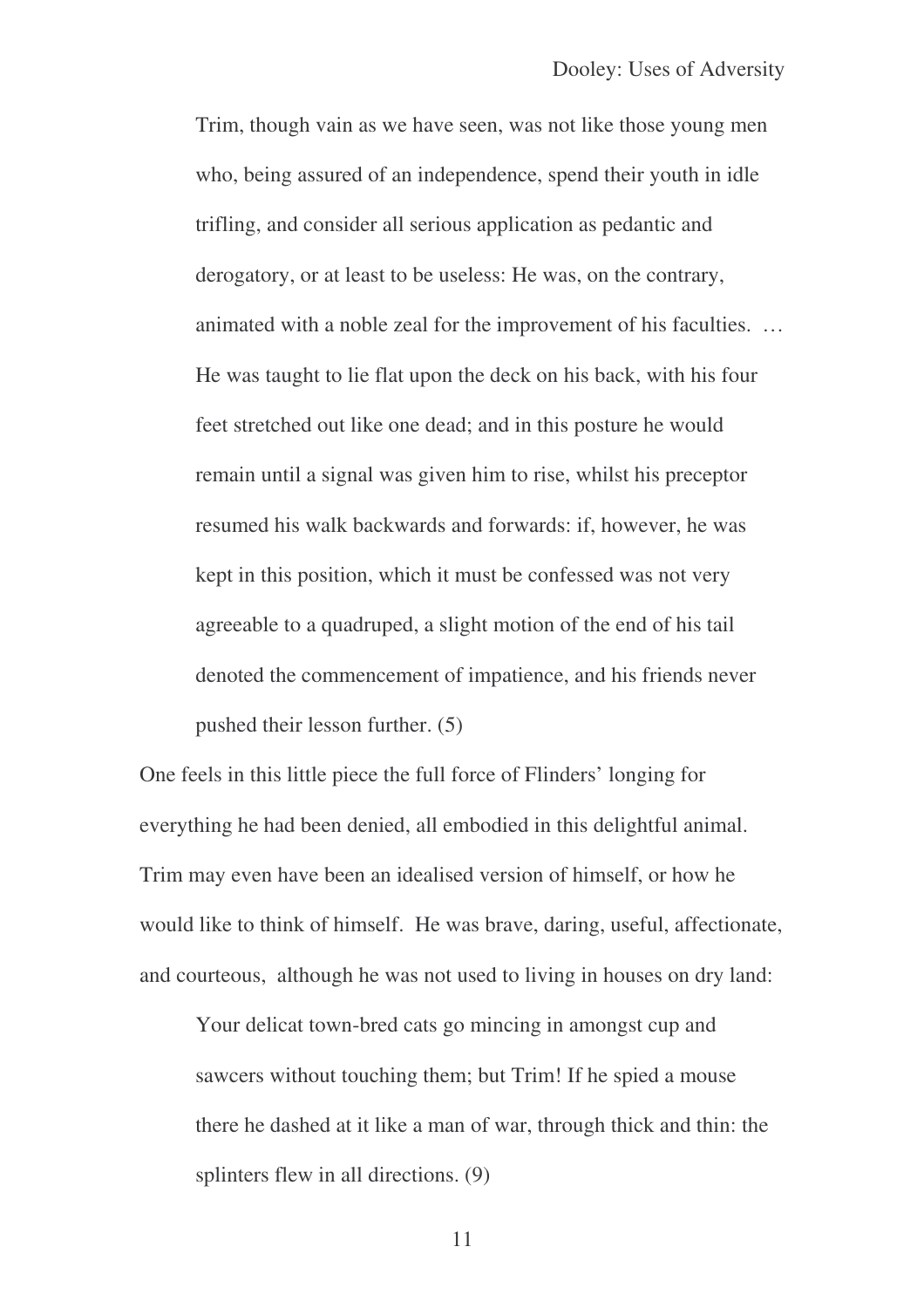One can easily read into this his own impatience with the genteel confinement he was subjected to on Mauritius. Reading his journal from those years between 1805 and 1810 when he was staying with Madame D'Arifat, we can see that he was living among people whom he could regard as friends — some remained friends for the rest of his life — and that in many ways his life was not unpleasant, except for the obdurate fact that he could not leave. The history of his imprisonment is narrated from Trim's point of view:

The Minikin [otherwise, the Cumberland — a very small ship] being very leaky, was obliged to stop at the Isle of France; and there poor Trim, his master and few followers were all made prisoners; under the pretext that they had come to spy out the nakedness of the land; though it was clear as day, that they knew nothing of the war that had taken place a few months before. Trim was confined in a room with his master and another officer; and as he possessed more philosophy than we did, he contributed by his gay humour to soften our strait captivity. (10)

Alas, Trim, having been sent to live with a little girl and her mother, escaped and was never seen again: Flinders suspected he had been caught and 'eaten by some hungry black slave' (10). It is typical of Flinders that he attributes hunger to the slave, rather than something more sinister. Even in his journal entry you can see a considerate habit of mind —

12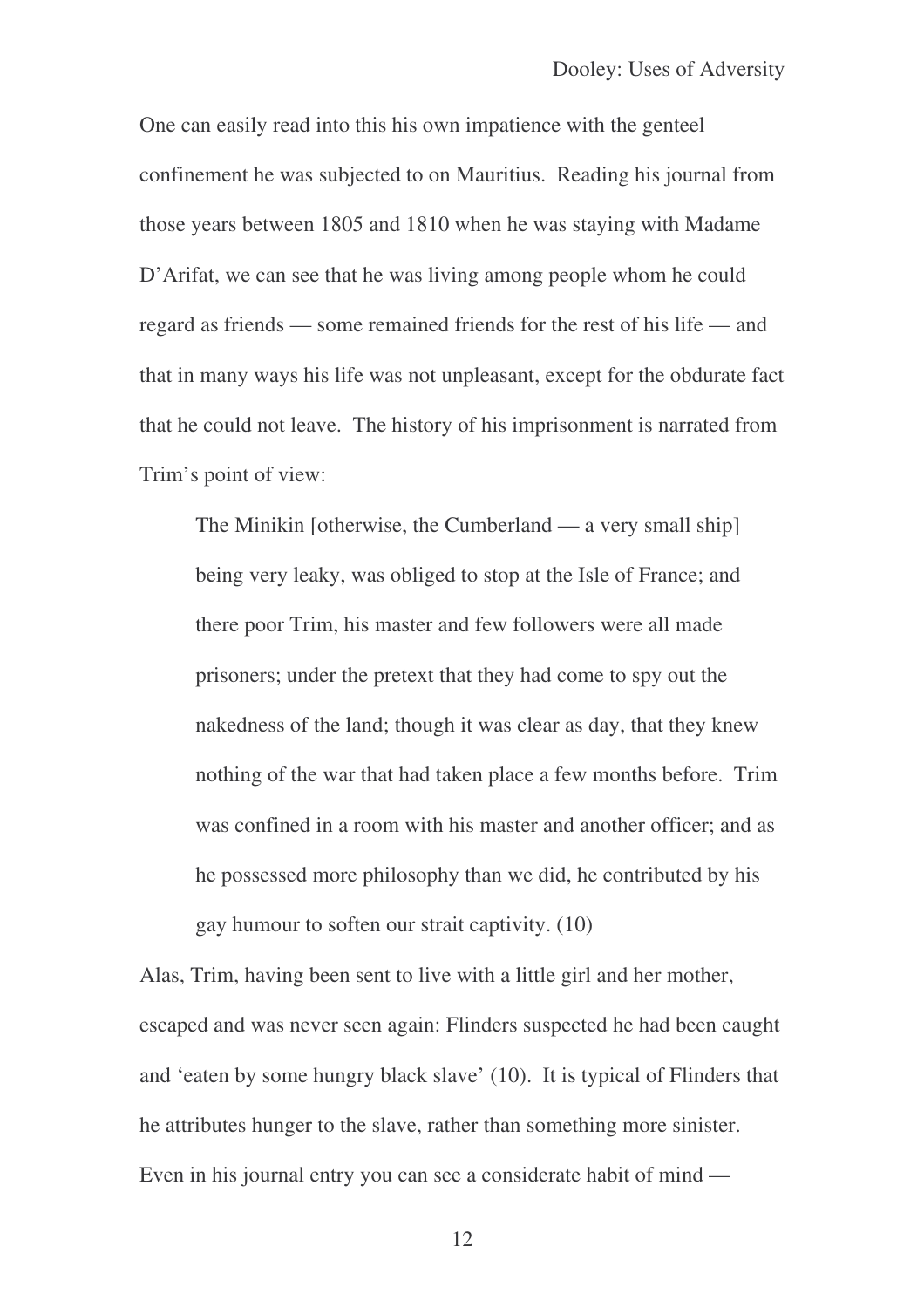sympathising with the old sergeant who is about to lose his job, and even with the dogs who are 'pinched for food' because there are fewer prisoners.

At the end of his Biographical Tribute, Flinders composes an Epitaph for Trim which in its grace, whimsy and elegance is as moving a piece of writing as one could desire:

To the memory of

## Trim

The best and most illustrious of his Race, -

The most affectionate of friends, -

Faithful of servants,

And best of creatures.

He made the Tour of the Globe, and a voyage to Australia,

Which he circumnavigated, and was ever the

Delight and pleasure of his fellow voyagers.

Returning to Europe in 1803, he was shipwrecked in the Great Equinoxial

## Ocean;

This danger escaped, he sought refuge and assistance

At the Isle of France, where

He was made prisoner, contrary to the laws of

Justice, of Humanity and of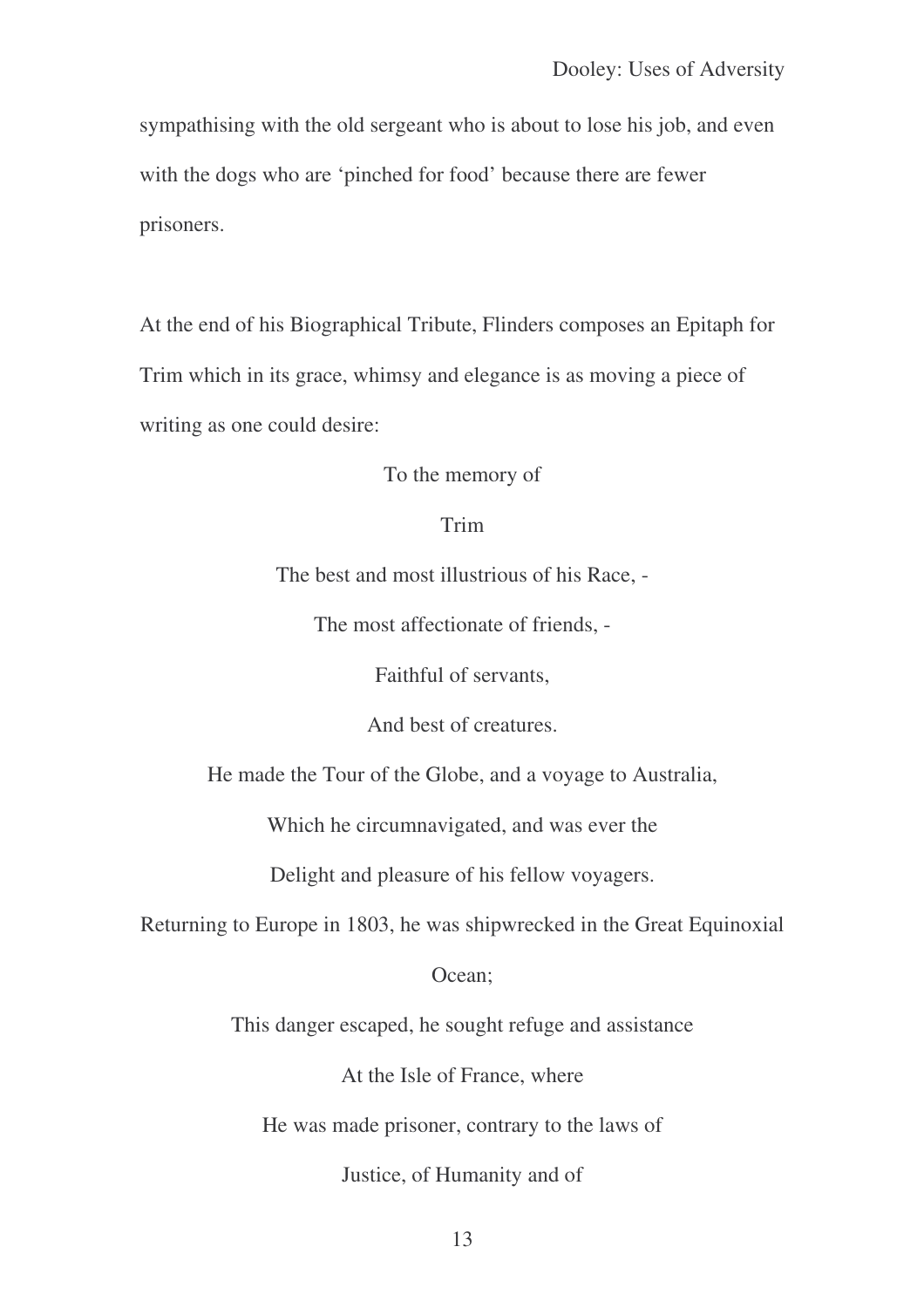French National Faith;

And where, alas! He terminated his useful

Career, by an untimely death,

Being devoured by the Catophagi of

That island.

Many a time have I beheld his little merriments with delight,

And his superior intelligence with surprise:

Never will his like be seen again!

Trim was born in the Southern Indian Ocean, in the

Year 1799, and

Perished as above at the Isle of France

In 1804.

Peace be to his shade, and

Honour to his memory. (11)

I can scarcely read Trim's epitaph dry-eyed, and this is, I am sure, the result of Flinders' embodiment of all his own disappointed hopes and thwarted ambitions in this 'best of creatures'. In hindsight, it is impossible to resist carrying the comparison even further. After all, Flinders himself was within a few short years to 'terminate his useful career by an untimely death'.